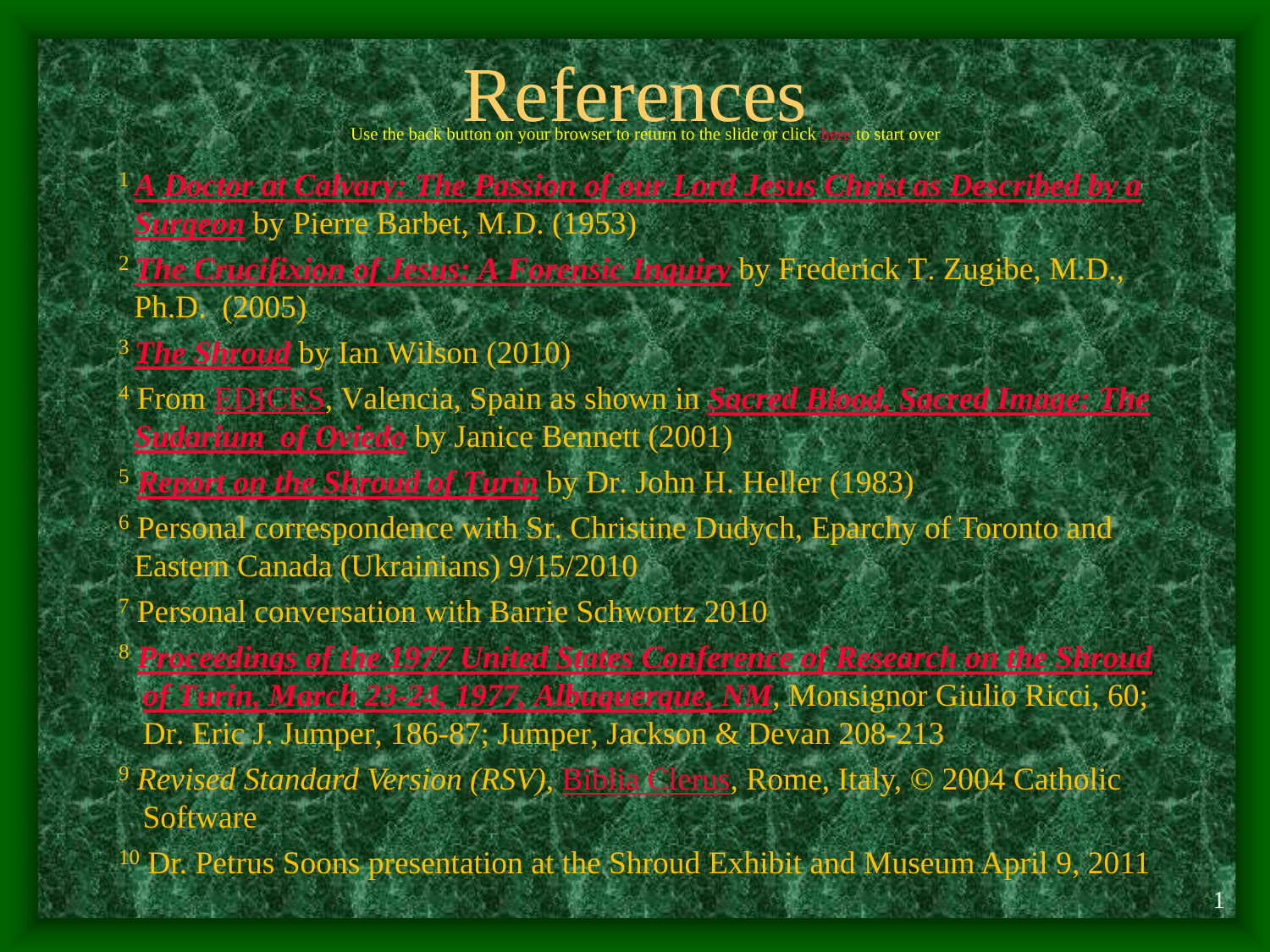# Use the back button on your browser to return to the slide or click [here](http://shroudnm.com/docs/SEAM-Shroud-of-Turin-Presentation.pdf) to start over

- *[Photographic & Computer Studies Concerning the Burn & Water Stains Visible](http://www.shroud.com/pdfs/aldo3.pdf)  [on the Shroud & their Historical Consequences](http://www.shroud.com/pdfs/aldo4.pdf)*, Paris 2002 & *Further Studies on the Scorches and the Watermarks,* Aldo Guerreschi & Michele Salcito, Dallas
- <sup>12</sup> Dr. John Jackson presentation in Colorado Springs 2010
- *[The Templars and the Shroud of Christ](http://www.amazon.com/Templars-Shroud-Christ-ebook/dp/B004W3UJUC/ref=sr_1_1?ie=UTF8&m=AG56TWVU5XWC2&s=books&qid=1307115301&sr=1-1)* by Barbra Frale (2011) See Ian Wilson's article about ref 17, [The Shroud, the Knights Templar and Barbra Frale](http://www.shroud.com/pdfs/n73part5.pdf)
- *[Science by Press Release \(Again\) Another Editorial Response](http://www.shroud.com/pdfs/schwortzedit02.pdf)* by Barrie Schwortz, photographic expert (2009)
- *[The 1978 STURP Team](http://www.shroud.com/78team.htm)* by Barrie Schwortz (2009)
- *[Findings in the Three Dimensional Materials](http://shroud3d.com/findings/findings-in-the-three-dimensional-materials)* by Dr. Petrus Soons (2010)
- *[The Blood and the Shroud](http://www.amazon.com/Blood-Shroud-Evidence-Worlds-Sacred/dp/0684855291/ref=sr_1_1?s=books&ie=UTF8&qid=1314590491&sr=1-1)* by Ian Wilson (1998)
- *[Shroud Enigma Valencia Challenge](http://www.shroud-enigma.com/Valencia/image-characteristics-%20consensus-shroud-of-turin.html)* by David Rolfe, Shroud-Enigma.com (2012)

- *[A Chemist's Perspective on the Shroud of Turin](http://www.lulu.com/shop/raymond-n-rogers/a-chemists-perspective-on-the-shroud-of-turin/paperback/product-3278016.html)* by Ray Rogers, 99 (2008)
- *[The Shroud of Turin Research Project 1978 Scientific Examination of the](http://www.lulu.com/shop/raymond-n-rogers/a-chemists-perspective-on-the-shroud-of-turin/paperback/product-3278016.html)  Shroud* by Barrie Schwortz (2012)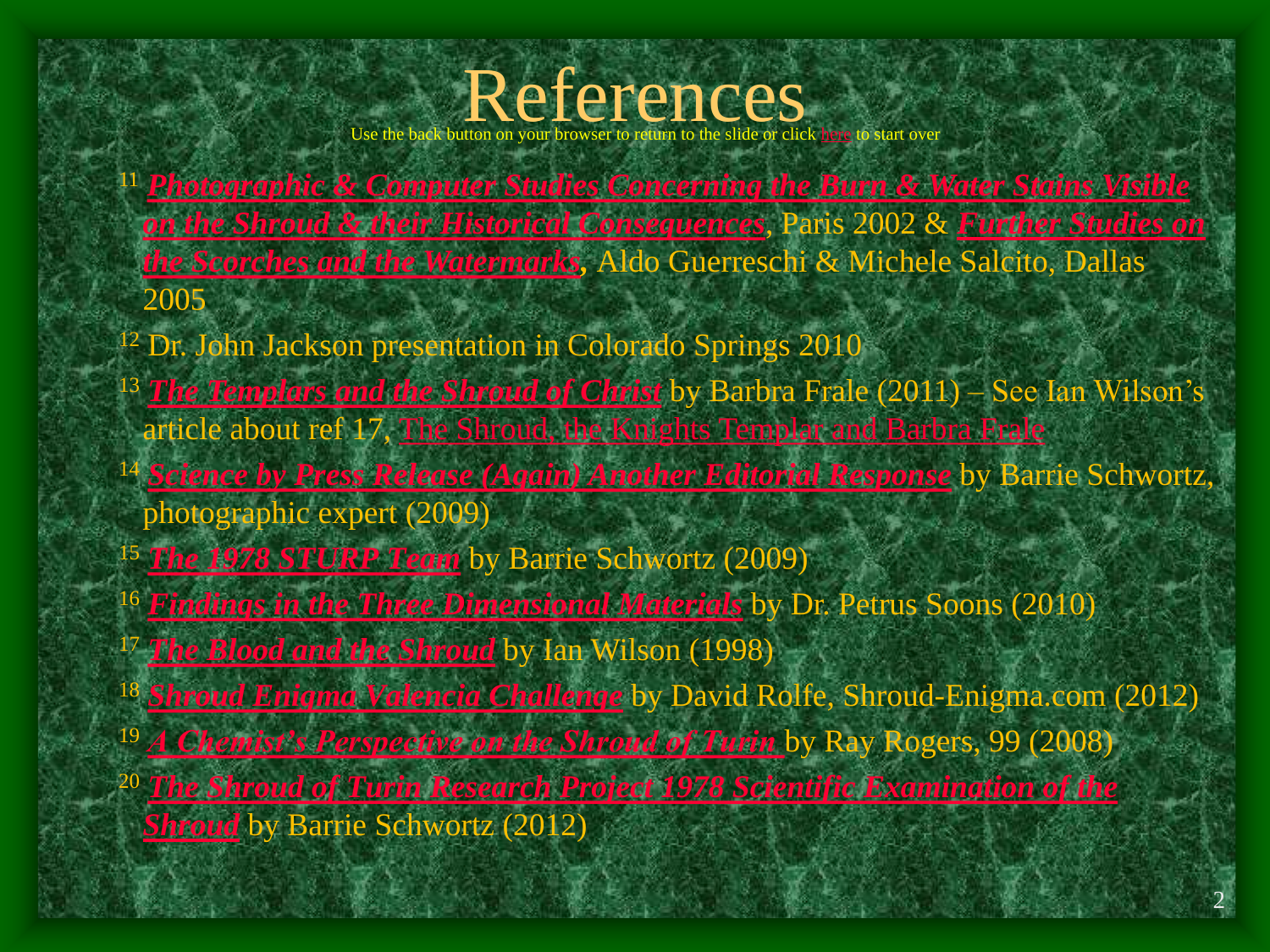### References

Use the back button on your browser to return to the slide or click [here](http://shroudnm.com/docs/SEAM-Shroud-of-Turin-Presentation.pdf) to start over

- <sup>21</sup> *[Shroud of Turin FAQ](http://shroud.com/pdfs/rogers5faqs.pdf)*, Raymond N. Rogers, 2004
- <sup>22</sup> *[3D Studies of the Shroud of Turin \(History\)](http://shroud3d.com/home-page/introduction-3d-studies-of-the-shroud-of-turin-history)*, Shroud3D.com (Dr. Petrus Soons), 2010
- <sup>23</sup> *[Shroud Encounter Fact Sheet](http://shroudencounter.com/worddocuments/Fact_Sheet.pdf)*, Dr. Alan Adler quote authored by Russ Breault, document date 06/21/2011
- <sup>24</sup> *[Blood on the Shroud of Turin: An Immunological Review](https://www.shroud.com/pdfs/kearse.pdf)*, Dr. Alan Adler quote authored by Kelly P. Kearse, 2012
- <sup>25</sup> *The Shroud of Turin's 'Blood' Images: Blood, or Paint? A History of Science Inquiry*, Dr. Alan Adler & others referenced authored by David Ford, document date 12/10/2000
- <sup>26</sup>*[Thermochimica Acta](http://shroudnm.com/docs/2004-09-12-Rogers.pdf),* Dr. Raymond N. Rogers, 09/12/2004
- <sup>27</sup>*[Textile Evidence Supports Skewed Radiocarbon Date of Shroud of Turin](http://www.shroud.com/pdfs/textevid.pdf),* M. Sue Benford & Joseph G. Marino, 2002

- <sup>28</sup>*[Historical Support of a 16th Century Restoration in the Shroud C-14 Sample](http://www.shroud.com/pdfs/histsupt.pdf)  Area,* M. Sue Benford & Joseph G. Marino, 2002
- <sup>29</sup>*[Shroud History: Highlights of the Undisputed History,](http://www.shroud.com/history.htm)* Ian Wilson, 1996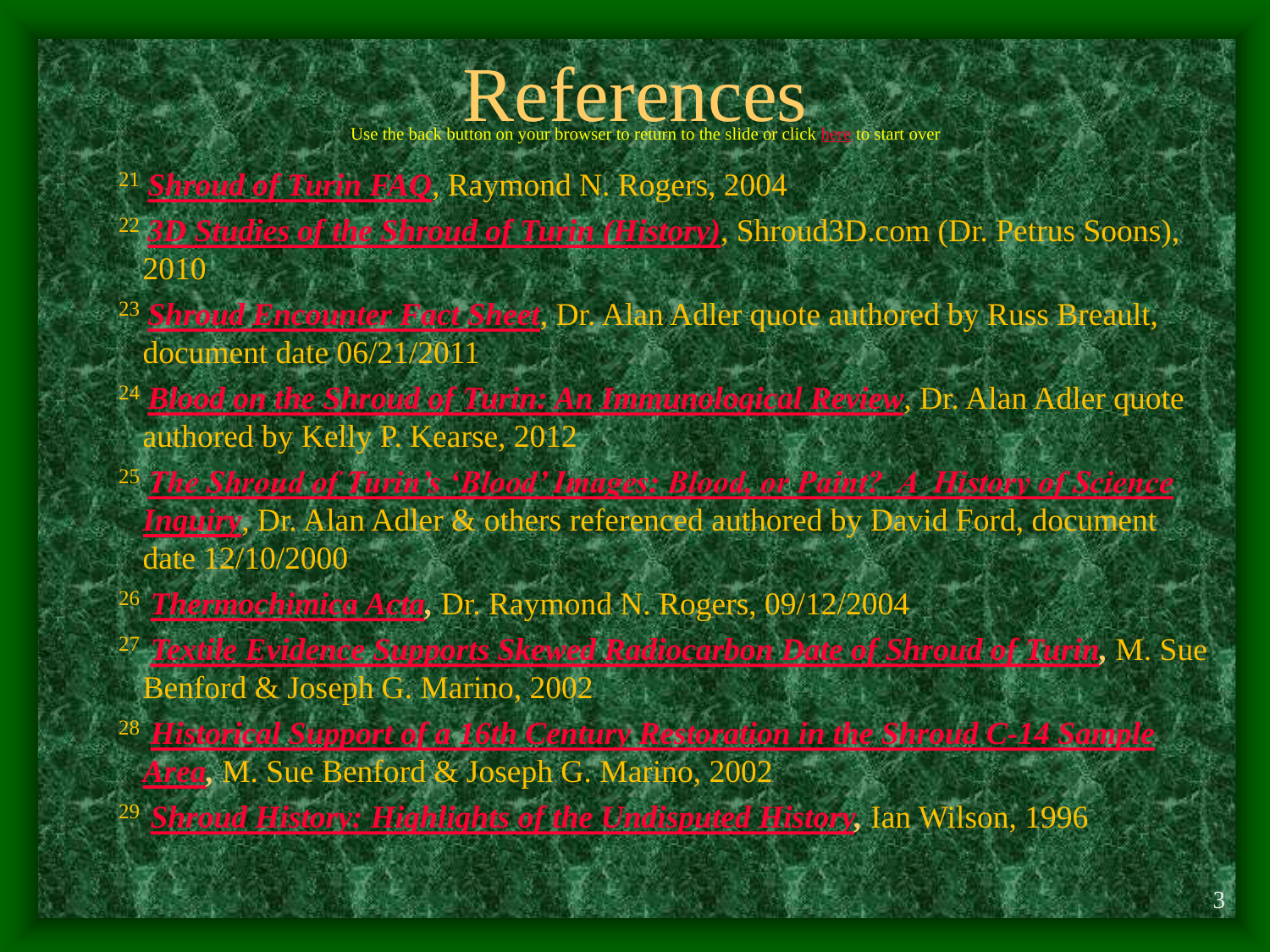# Use the back button on your browser to return to the slide or click [here](http://shroudnm.com/docs/SEAM-Shroud-of-Turin-Presentation.pdf) to start over

- 
- *[A BAS Relief from a Photograph of the Holy Face](http://shroud.com/pdfs/ssi18part3.pdf)*, Paul Gastineau, document date 01/05/2014
- *[VP8 Image Analyzer & Shroud of Turin](http://shroudnm.com/docs/SEAM-VP8-Presentation.pdf)*, Andy Weiss author, Pete Schumacher, editor & expert 2010-2015
- *[VP8 Article](http://en.wikipedia.org/wiki/VP8_Image_Analyzer)*, Wikipedia, nd
- *[VP8 Article](http://www.shroud.com/78strp10.htm)*, Shroud.com, 1997, updated 03/30/2014
- *[VP8 Image Analyzer Brochure](http://shroudnm.com/docs/1974-VP8ImageAnalyzerBrochure.pdf)*, Interpretation Systems, Inc., August 1977
- *[CVC1 Image Analysis Camera Brochure](http://shroudnm.com/docs/1974-CVC1-ImageAnalysisCamera.pdf)*, Interpretation Systems, Inc., August
- *[Pope Quotes from Comment in Shroud of Turin Blog](http://shroudstory.com/2015/04/22/short-shrift-article-at-huffpo-uk/)*, by participant Nabber, accessed 4/26/2015
- *[The Rape of the Turin Shroud](http://www.amazon.com/Rape-Turin-Shroud-William-Meacham/dp/1411657691)*, by William Meacham, 2005
- *[Max Frei-Sulzer](http://www.encyclopedia.com/doc/1G2-3448300258.html) Biography*, Encyclopedia.com, accessed 06/30/2015
- *[The question of pollen grains on the Shroud of Turin and the Sudarium of](https://www.shroud.com/pdfs/marinelli2veng.pdf)* 
	- *Oviedo*, Emanuela Marinelli, document date 10/22/2012
- *[Walter C. McCrone and the Max Frei Sticky Tapes of 1978: A Background Study](http://www.shroud.com/pdfs/maloneypollen2014.pdf)* , Paul C. Maloney, 07/14/2014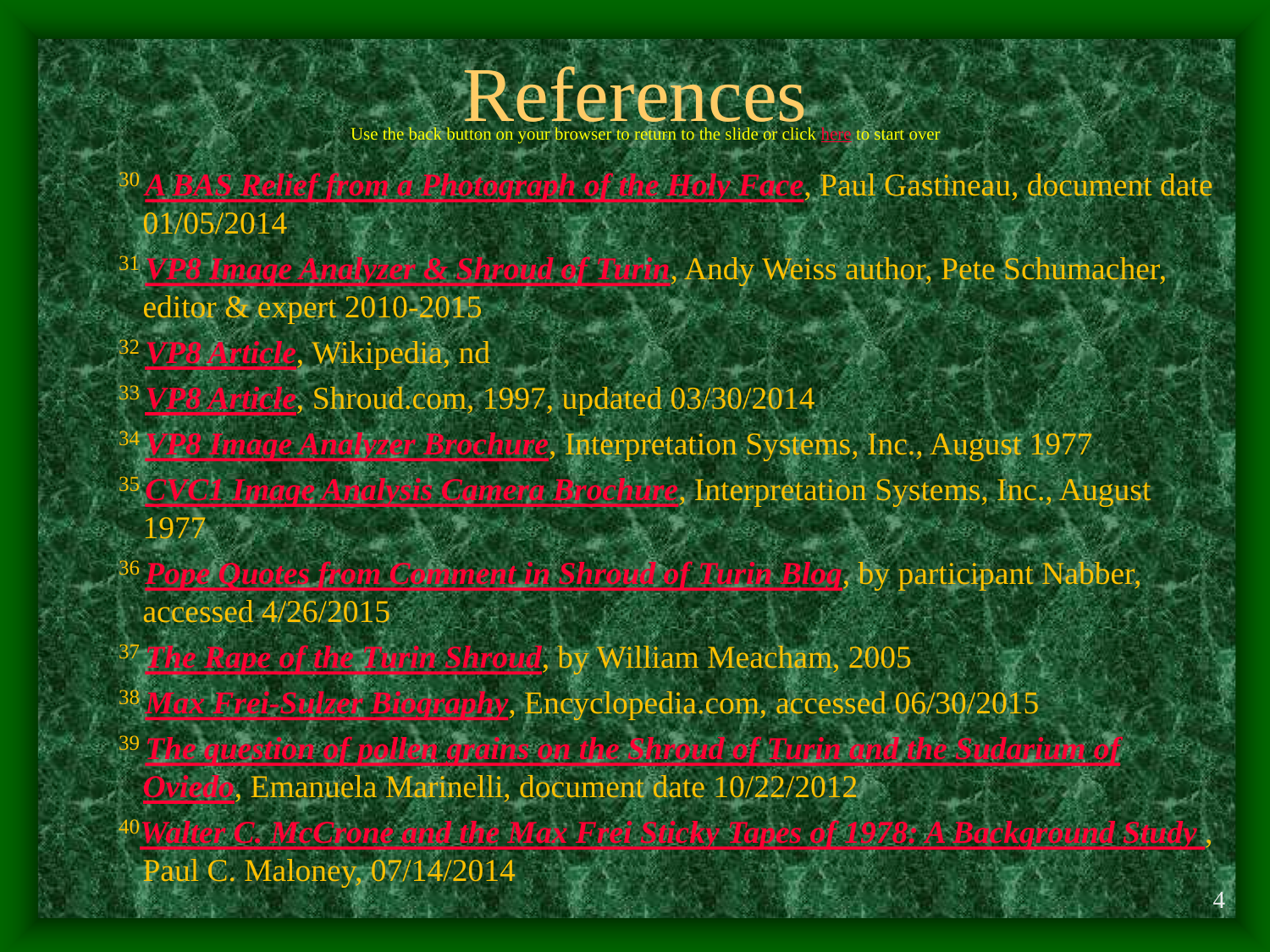#### References

Use the back button on your browser to return to the slide or click [here](http://shroudnm.com/docs/SEAM-Shroud-of-Turin-Presentation.pdf) to start over

- <sup>41</sup>*[BSTS N79Part8, Research Articles \(5\) Problems with Pollen](https://www.shroud.com/pdfs/n79part8.pdf)*, Hugh Farey, 06/2014 <sup>42</sup>*[SSI N3P3, Nine Years of Palinological Studies on the Shroud](http://www.shroud.com/pdfs/ssi03part3.pdf)*, Max Frei, document date 01/10/2013
- <sup>43</sup>*[An Autopsy on the Man of the Shroud](https://www.shroud.com/bucklin.htm)*, Robert Bucklin, M.D., J.D., 1997
- <sup>44</sup>*[Evidence that the Shroud Was not Completely Flat During Image Formation](http://www.sindonology.org/papers/latendresse2005aSlides.pdf) [Slideshow](http://www.sindonology.org/papers/latendresse2005aSlides.pdf)* & *[Paper,](https://www.academia.edu/9063899/The_Turin_Shroud_Was_Not_Flattened_Before_the_Images_Formed_and_no_Major_Image_Distortions_Necessarily_Occur_from_a_Real_Body)* Dr. Mario Latendresse, nd, accessed 7/26/2015
- <sup>45</sup>*[The Shroud of Turin](http://theshroudofturin.blogspot.in/2008/06/re-in-my-humble-opinion-shroud-of-turin_25.html) [Slideshow,](http://www.sindonology.org/papers/latendresse2005aSlides.pdf)* Stephen E. Jones, 01/2008, accessed 2/26/2017
- <sup>46</sup>*[The Doctrine of Addai](http://www.tertullian.org/fathers/addai_2_text.htm), 1876 Translation*, accessed 2/26/2017
- <sup>47</sup>*[The Nature of the Body Images on the Shroud of Turin,](https://www.shroud.com/pdfs/adler.pdf)* Dr. Alan Adler, 2002, accessed 2/26/2017
- <sup>48</sup>Dr. Oliver Rackham, letter to John Ray Selwyn College, Cambridge, 19 October 1996, see reference 17, page 103
- <sup>49</sup>Private correspondence between Paul Maloney, Horowitz and Danin, as referred to in Maloney's article, 'Current status of pollen research and Prospects for the future', see reference 17, page 103–104